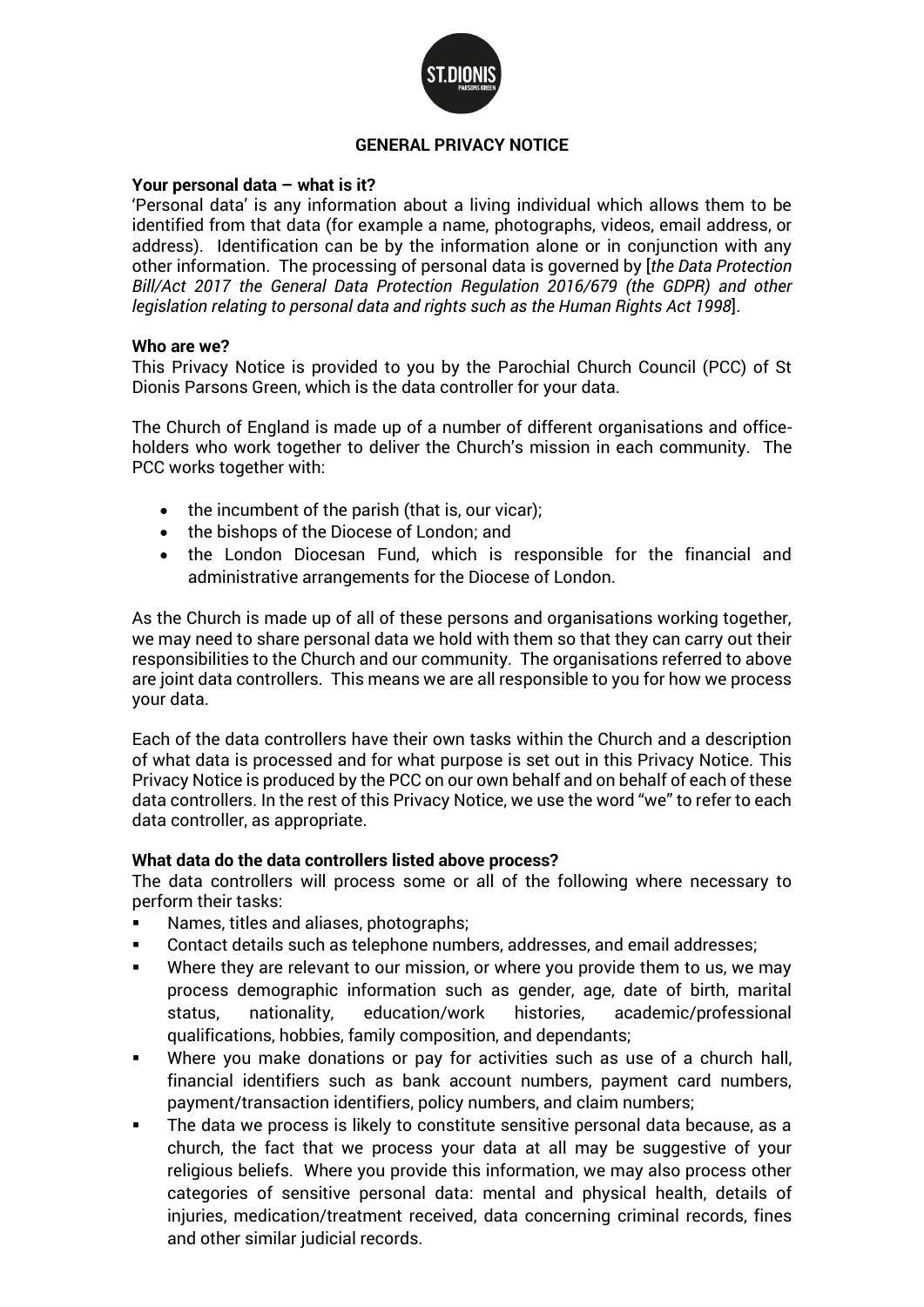

#### **How do we process your personal data?**

The data controllers will comply with their legal obligations to keep personal data up to date; to store and destroy it securely; to not collect or retain excessive amounts of data; to keep personal data secure, and to protect personal data from loss, misuse, unauthorised access and disclosure and to ensure that appropriate technical measures are in place to protect personal data.

We use your personal data for some or all of the following purposes:

- To enable us to meet all legal and statutory obligations (which include maintaining and publishing our Electoral Roll in accordance with the Church Representation Rules);
- To carry out comprehensive safeguarding procedures (including due diligence and complaints handling) in accordance with best safeguarding practice from time to time with the aim of ensuring that all children and adults-at-risk are provided with safe environments;
- To minister to you and provide you with pastoral and spiritual care (such as visiting you if you are gravely ill or bereaved) and to organise and perform ecclesiastical services for you, such as baptisms, confirmations, weddings and funerals;
- To deliver the Church's mission to our community, and to carry out any other voluntary or charitable activities for the benefit of the public as provided for in the constitution and statutory framework of each data controller;
- To administer the parish, deanery, archdeaconry and diocesan membership records;
- To fundraise and promote the interests of the Church and charity;
- To maintain our own accounts and records:
- To process a donation that you have made (including Gift Aid information);
- To seek your views or comments;
- To notify you of changes to our services, events and role holders;
- To send you communications which you have requested and that may be of interest to you. These may include information about campaigns, appeals, other fundraising activities;
- To process a grant or application for a role;
- To enable us to provide a voluntary service for the benefit of the public in a particular geographical area as specified in our constitution;
- Our processing also includes the use of CCTV systems for the prevention and prosecution of crime.

## **What is the legal basis for processing your personal data?**

Most of our data is processed because it is necessary for our legitimate interests, or the legitimate interests of a third party (such as another organisation in the Church of England). An example of this would be our safeguarding work to protect children and adults at risk. We will always take into account your interests, rights and freedoms.

Some of our processing is necessary for compliance with a legal obligation. For example, we are required by the Church Representation Rules to administer and publish the electoral roll, and under Canon Law to announce forthcoming weddings by means of the publication of banns.

We may also process data if it is necessary for the performance of a contract with you, or to take steps to enter into a contract. An example of this would be processing your data in connection with the hire of church facilities.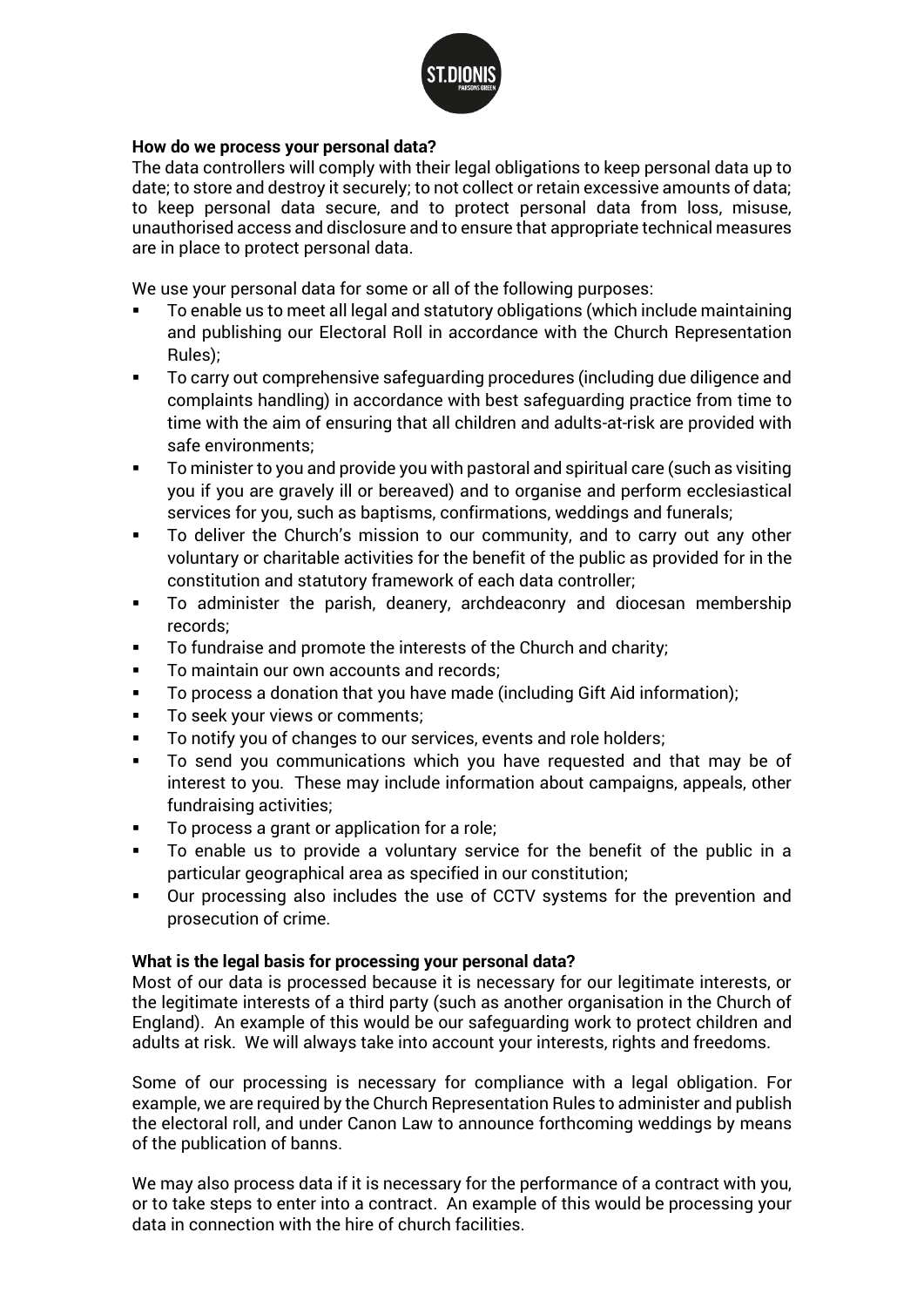

Religious organisations are also permitted to process information about your religious beliefs to administer membership or contact details. Where your information is used other than in accordance with one of these legal bases, we will first obtain your consent to that use.

#### **Sharing your personal data**

Your personal data will be treated as strictly confidential. It will only be shared with third parties where it is necessary for the performance of our tasks or where you first give us your prior consent. It is likely that we will need to share your data with some or all of the following (but only where necessary):

- The appropriate bodies of the Church of England including the other data controllers;
- Our agents, servants and contractors. For example, we may ask a commercial provider to send out newsletters on our behalf, or to maintain our database software;
- Other clergy or lay persons nominated or licensed by the bishops of the Diocese of London to support the mission of the Church in our parish. For example, our clergy are supported by our area dean and archdeacon, who may provide confidential mentoring and pastoral support. Assistant or temporary ministers, including curates, deacons, licensed lay ministers, commissioned lay ministers or persons with Bishop's Permissions may participate in our mission in support of our regular clergy;
- Other persons or organisations operating within the Diocese of London including, where relevant, the London Diocesan Board for Schools and Subsidiary Bodies;
- On occasion, other churches with which we are carrying out joint events or activities.

#### **How long do we keep your personal data?**

We will keep some records permanently if we are legally required to do so. We may keep some other records for an extended period of time. For example, it is current best practice to keep financial records for a minimum period of 7 years to support HMRC audits. In general, we will endeavour to keep data only for as long as we need it. This means that we may delete it when it is no longer needed.

#### **Your rights and your personal data**

You have the following rights with respect to your personal data:

When exercising any of the rights listed below, in order to process your request, we may need to verify your identity for your security. In such cases we will need you to respond with proof of your identity before you can exercise these rights.

## **1. The right to access information we hold on you**

- At any point you can contact us to request the information we hold on you as well as why we have that information, who has access to the information and where we obtained the information from. Once we have received your request we will respond within one month.
- There are no fees or charges for the first request but additional requests for the same data may be subject to an administrative fee.

## **2. The right to correct and update the information we hold on you**

If the data we hold on you is out of date, incomplete or incorrect, you can inform us and your data will be updated.